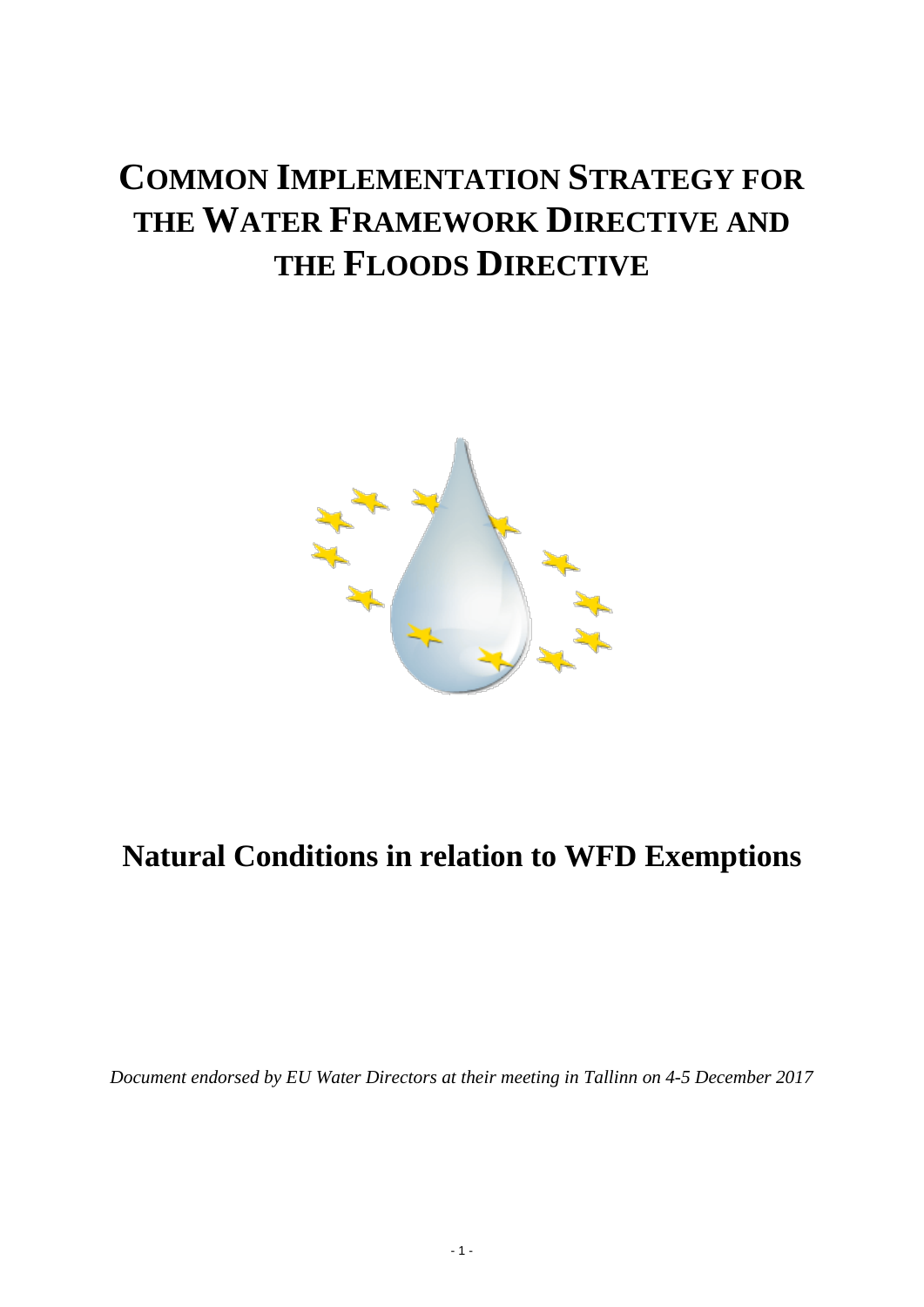#### **Disclaimer**

This technical document has been developed through a collaborative framework (the Common Implementation Strategy (CIS)) involving the Member States, EFTA countries, and other stakeholders including the European Commission. The document reflects the informal consensus position on best practice endorsed by the EU Water Directors. However, the document does not necessarily represent the position of any of the partners.

To the extent that the European Commission's services provided input to this technical document, such input does not necessarily reflect the views of the European Commission.

Neither the European Commission nor any other CIS partners are responsible for the use that any third party might make of the information contained in this document.

The technical document is intended to facilitate the implementation of Directive 2000/60/EC and is not legally binding. Any authoritative reading of the law should only be derived from Directive 2000/60/EC itself and other applicable legal texts or principles. Only the Court of Justice of the European Union is competent to authoritatively interpret Union legislation.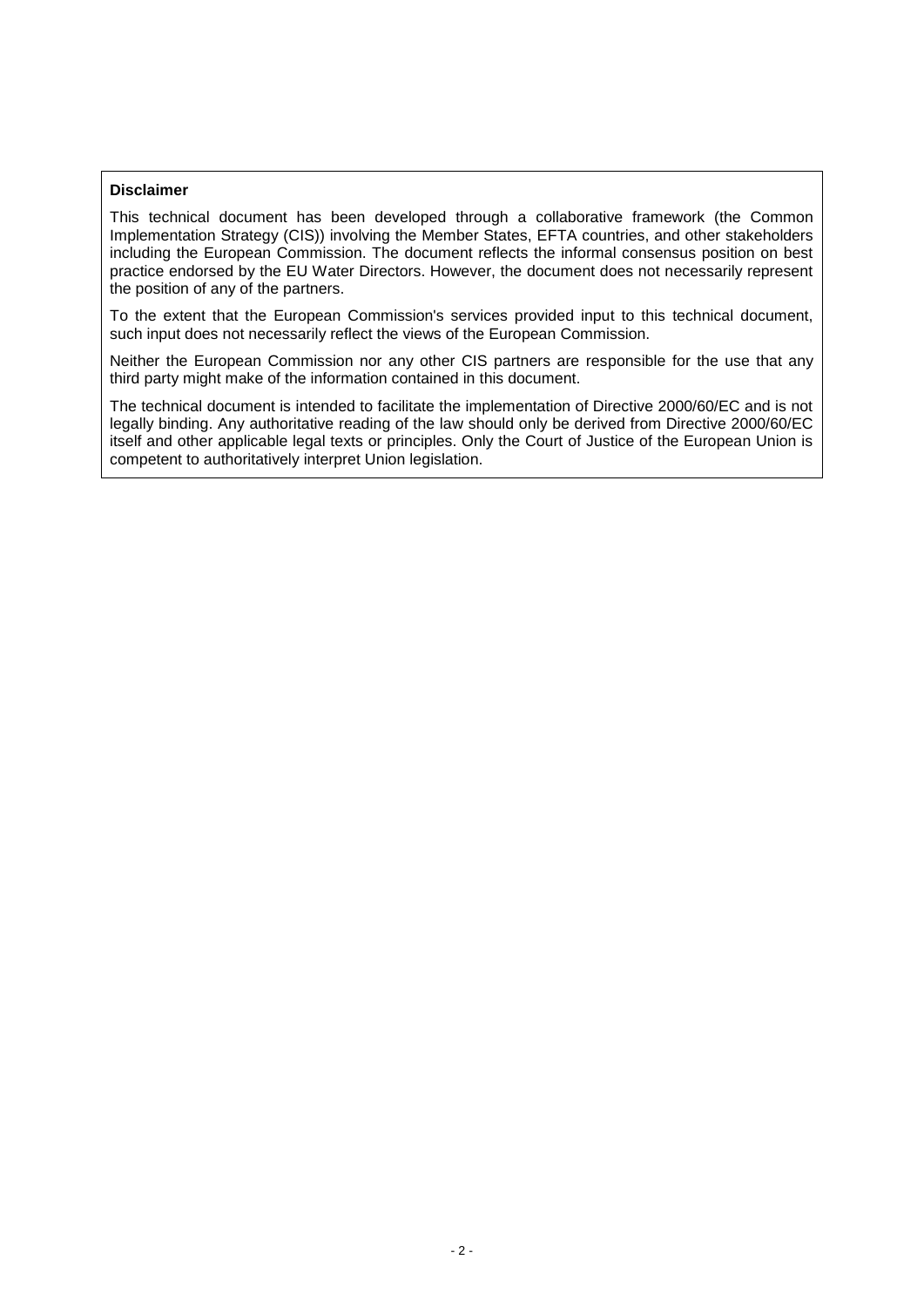# **Contents**

| $\mathbf{1}$          |                                                                                                     |  |  |  |  |
|-----------------------|-----------------------------------------------------------------------------------------------------|--|--|--|--|
| $\mathbf{2}^{\prime}$ |                                                                                                     |  |  |  |  |
|                       |                                                                                                     |  |  |  |  |
|                       |                                                                                                     |  |  |  |  |
|                       | 3 Practical examples for Article 4(4) time extensions on grounds of 'natural conditions' and        |  |  |  |  |
|                       |                                                                                                     |  |  |  |  |
|                       | 3.1.1                                                                                               |  |  |  |  |
|                       | 3.1.2                                                                                               |  |  |  |  |
|                       | 3.1.3                                                                                               |  |  |  |  |
|                       |                                                                                                     |  |  |  |  |
|                       | 3.2 Evidence needs for Article 4(4) time extensions on grounds of 'natural                          |  |  |  |  |
|                       |                                                                                                     |  |  |  |  |
|                       |                                                                                                     |  |  |  |  |
|                       | ANNEX: Compilation of indicative case studies in relation to WFD Article 4(4) exemptions on grounds |  |  |  |  |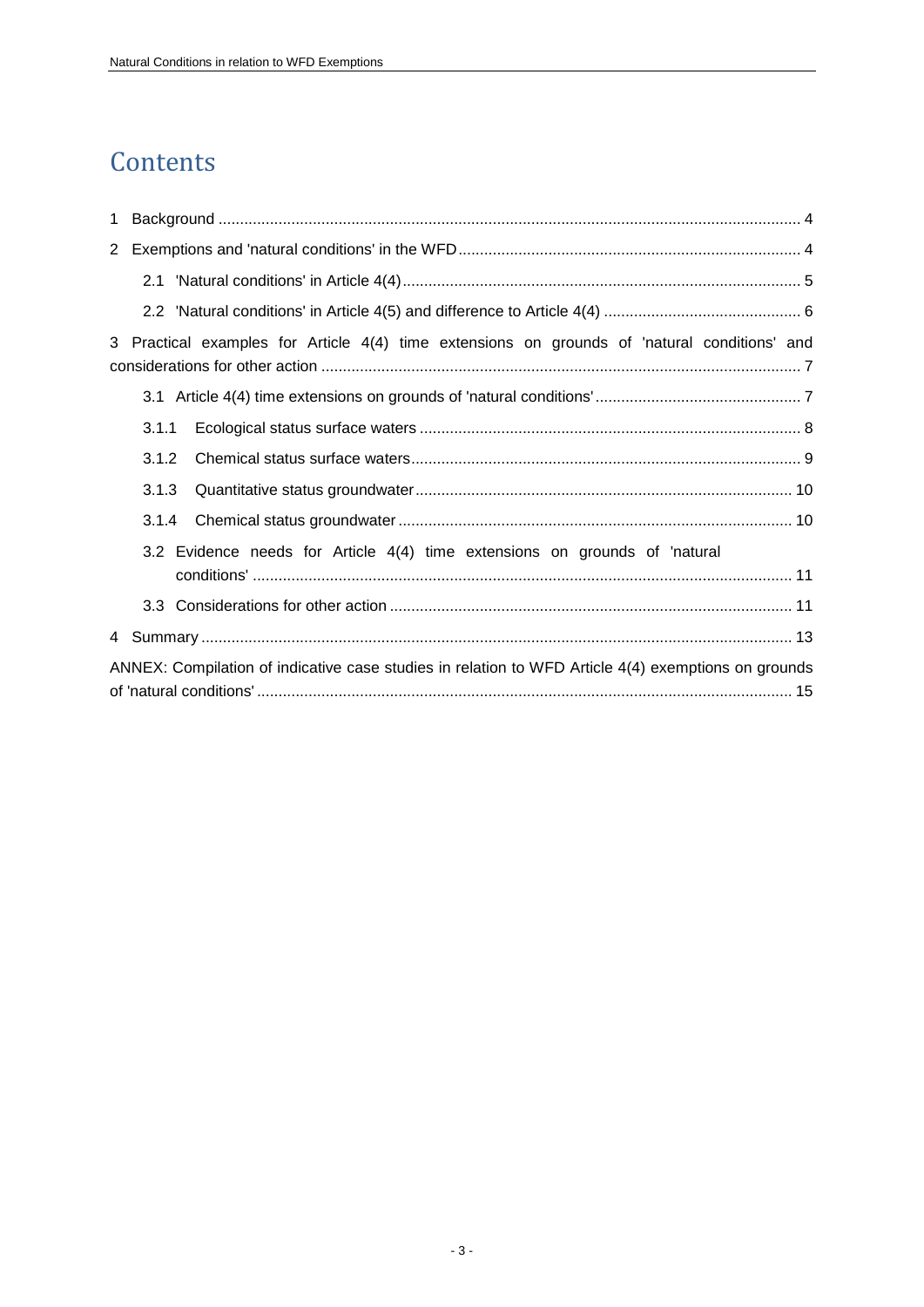## <span id="page-3-0"></span>**1 Background**

This document outlines and discusses situations in which **'natural conditions' are considered as a reason for the use of exemptions** from meeting the environmental objectives as outlined in Article 4 of the Water Framework Directive (WFD). The document was elaborated in the context of discussions on the WFD 2027 deadline, which was identified by the Water Directors during discussions in 2016 as needing early attention, specifically in relation to the application of exemptions in the third River Basin Management Plans (RBMPs) which are due in 2021.

A parallel document has already been delivered by an Ad-hoc Strategic Group (ASG) set up by Water Directors on the use of time extensions according to Article 4(4) in the 2021 RBMPs on grounds of 'technical feasibility', 'disproportionate costs' and 'natural conditions'. It was endorsed by Water Directors at their meeting in Malta in June 2017. The focus of this document is on **further clarification and justification of time extensions based on 'natural conditions' according to Article 4(4)**. The document therefore has to be seen in conjunction with the document on time extensions according to Article 4(4) in the 2021 RBMPs<sup>1</sup>.

In support of the elaboration of this document, case studies were provided by Member State and participating country representatives in the WFD Common Implementation Strategy (CIS) working groups for Chemicals, Ecological Status and Groundwater. The case studies provided the basis for further discussion and clarification of the concept of 'natural conditions' in relation to Article 4(4) and 4(5), although most addressed **Article 4(4) which was the main focus of the case studies and of this document**. In addition, several Member States and participating countries provided further thoughts and discussion points on the concept of natural conditions and potential issues that may justify this type of exemption. Discussions on the topic were also held at the meetings of the Working Groups Chemicals, Ecological Status and Groundwater during 2017 which helped in the elaboration of this document.

## <span id="page-3-1"></span>**2 Exemptions and 'natural conditions' in the WFD**

The term **'natural conditions' is used both in Article 4(4) and 4(5)** and refers to the conditions which dictate the rate or possibility of natural recovery. This is recognition that natural conditions may affect the possibility for reaching the conditions necessary to restore good status or potential of surface waters or the time needed to reach those conditions. This concerns in particular the decrease of pollutant concentrations and the re-colonisation or re-establishment by plants and animals. It also recognises that due to varying natural hydrogeological conditions, it may take time or even be impossible for groundwater bodies to reach good chemical and/or quantitative status.

Article 4(6) allows for temporary deterioration in water body status if this is the result of circumstances of natural cause or *force majeure*. **Note that the term 'natural cause' is different from 'natural conditions'** and deals with circumstances which are exceptional or could not reasonably have been foreseen. It refers to events like floods and droughts which give rise to situations leading to a use of the water environment in ways that results in deterioration of its status (e.g. by taking emergency

 1 The document "Clarification on the application of WFD Article 4(4) time extensions in the 2021 RBMPs and practical considerations regarding the 2027 deadline" is available under the following link: [https://circabc.europa.eu/sd/a/c81574c0-594b-4bf9-8374-](https://circabc.europa.eu/sd/a/c81574c0-594b-4bf9-8374-37e50ec3b803/Paper%20on%20Article%204(4)%20time%20extensions%20in%202021%20RBMPs%20-%20FINAL.pdf) [37e50ec3b803/Paper%20on%20Article%204\(4\)%20time%20extensions%20in%202021%20RBMPs%20-%20FINAL.pdf](https://circabc.europa.eu/sd/a/c81574c0-594b-4bf9-8374-37e50ec3b803/Paper%20on%20Article%204(4)%20time%20extensions%20in%202021%20RBMPs%20-%20FINAL.pdf)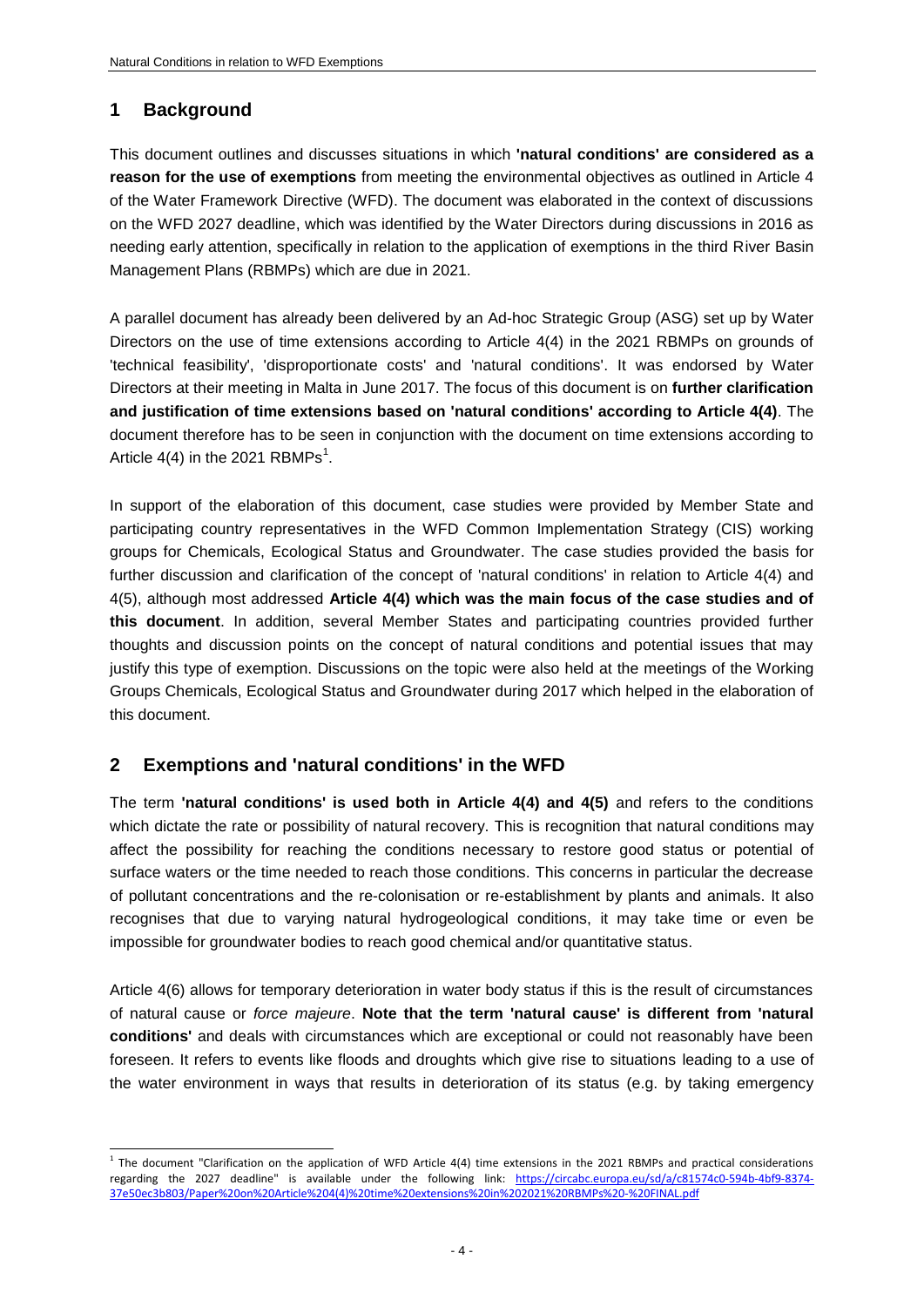action to save life and property during floods; by supplying the public with drinking water during prolonged drought; by pollutants being washed into the water environment by floods). $<sup>2</sup>$ </sup>

**Exemptions can also apply in a transboundary context** in cases where pressures affecting water bodies are outside the competence and jurisdiction of a Member State. An obligation to coordinate the programmes of measures for the achievement of the environmental objectives within river basin districts and river basins is laid down in Article 3(4) and 3(5) of the WFD, and Article 6(1)(c) of the EQS Directive<sup>3</sup>. A Member State causing the pressures should be obliged to provide enough information for the affected Member State to be able to justify applying exemptions. Endeavours should be made to establish appropriate coordination with relevant non-Member States. The WFD also includes the provision of Article 12 on the involvement of the Commission to come to a solution. The key issue in both applying an exemption and invoking Article 12 is the provision of evidence that the relevant Member States have taken all reasonable actions to fulfil the legal obligations and that the application of exemptions does not permanently exclude or compromise the achievement of the objectives in other water bodies within the same river basin district.<sup>4</sup> Transboundary pollution may also arise from outside (international) river basins as a result of long-range transport. This possibility is referred to further in Table 2.

#### <span id="page-4-0"></span>**2.1 'Natural conditions' in Article 4(4)**

The WFD requires Member States to protect, enhance and restore water bodies with the aim of achieving good status or potential<sup>5</sup> by 2015<sup>6</sup> (Article 4(1)). Article 4(4) allows for an extension of the deadline for the **phased achievement of the WFD objectives beyond 2015**, if Member States determine that all necessary improvements cannot reasonably be achieved by 2015 for at least one of the following reasons (Article 4(4)(a)):

- (i) the scale of improvements required can only be achieved in phases exceeding the timescale, for reasons of technical feasibility;
- (ii) completing the improvements within the timescale would be disproportionately expensive;
- **(iii) natural conditions do not allow timely improvement in the status of the body of water.**

Article 4(4)(b) requires that the extension of the deadline, and the reasons for it, are specifically set out and explained in the RBMP. The objectives, exemptions and the measures need to be reviewed as part of the preparation of the updated  $RBMPs^7$ .

While the extension of the deadline is limited to two further updates of the RBMPs for reasons of technical feasibility and/or disproportionate costs, **no time limitation** is specified for the **extension of the deadline on grounds of natural conditions**<sup>8</sup> meaning natural processes occurring in and

-

<sup>7</sup> See WFD Article 4(4)(d), 11(5), 11(8), 13(7) and Annex VII B.

 $2$  See CIS Guidance Document No. 20 on "Exemptions to the environmental objectives"

<sup>3</sup> Directive 2008/105/EC as amended by Directive 2013/39/EU

<sup>4</sup> See also Article 6 of Directive 2008/105/EC as amended by Directive 2013/39/EU and CIS Guidance Document No. 20 on "Exemptions to the environmental objectives" and WFD Article 4(8).

<sup>&</sup>lt;sup>5</sup> For heavily modified and artificial water bodies, Article 4.1 point (a) indent (iii) sets out "specific objectives" for these specific water bodies. In Article 4.3, criteria for the designation of artificial or heavily modified water bodies are described. References to "good status" in this document should also be construed as references to "good potential" for heavily modified and artificial water bodies.

<sup>&</sup>lt;sup>6</sup> Except for priority substances newly introduced by Directive 2013/39/EU for which good status should be reached in 2027, and for the 2008 priority substances whose EQS was revised by Directive 2013/39/EU, for which good status should be reached in 2021.

<sup>&</sup>lt;sup>8</sup> For the priority substances newly introduced by Directive 2013/39/EU, amending Directive 2008/105/EC, good status should be reached by 2027. The extension of time limits provided for by Article 4(4) is limited to two further updates of the RBMPs, hence up to 2033 for existing substances with stricter revised standards and up to 2039 for new priority substances, except in the case of natural conditions (see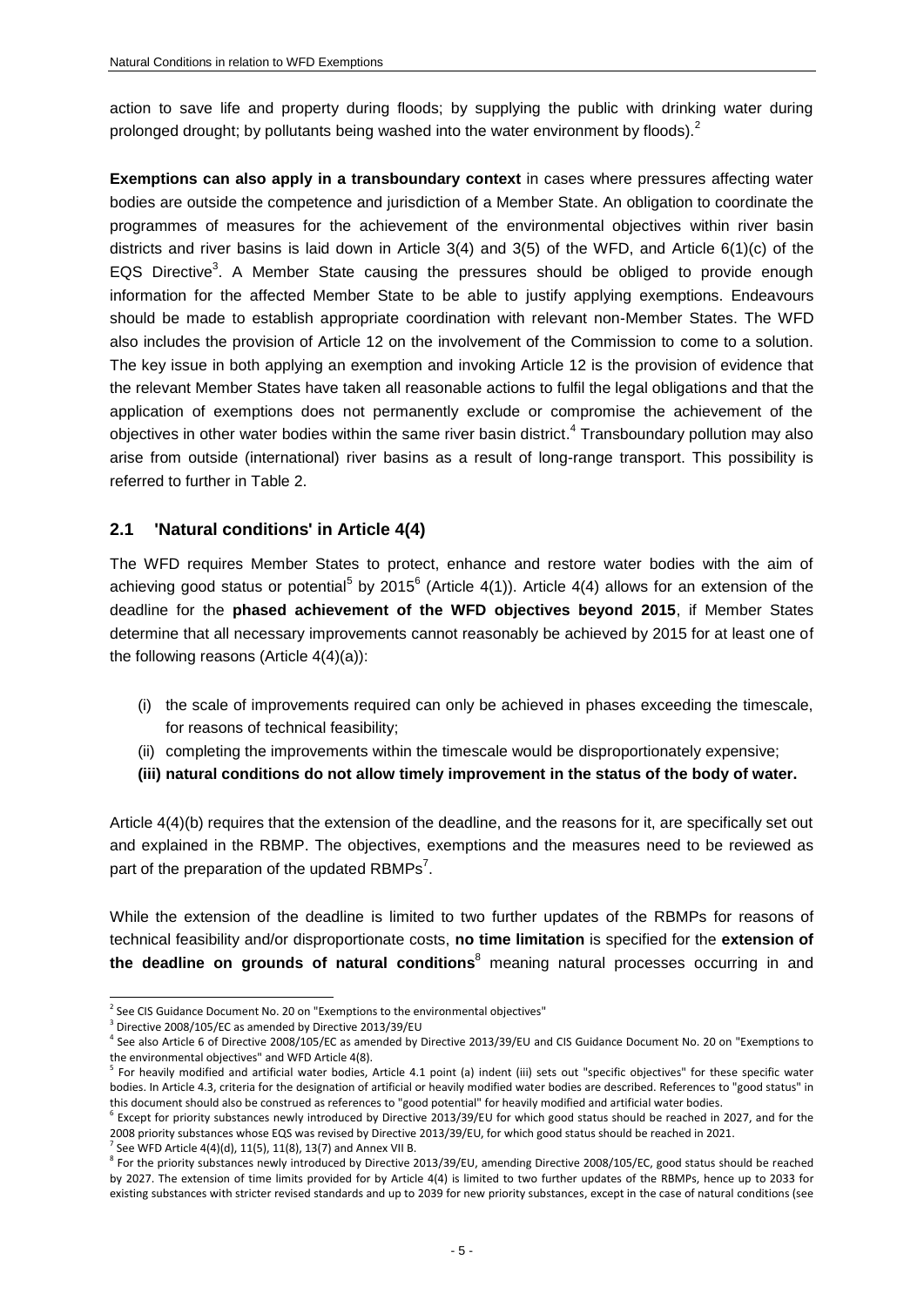characteristics of a river basin (e.g. hydrological, morphological, hydrogeological, chemical, ecological, etc.). Natural conditions in this sense also include circumstances in which the recovery process is delayed by remaining effects of former human activities, including also man-made substances.

This provision requires that the **measures needed to achieve good status have been taken by 2027 at the latest**, but the characteristics of the river basin or water body are such that the **recovery to good status is expected to take a longer time period**. Hence it is recognised that, after sometimes decades of unsustainable practices, the river basin or water body may take a long period of time to recover to good status even though the necessary corrective measures have been implemented.

Note that the application of the extension of deadlines according to Article 4(4) should not interfere with achieving the objectives and deadlines under other EU legislation (see Article 4(1)(c)).<sup>9</sup>

#### <span id="page-5-0"></span>**2.2 'Natural conditions' in Article 4(5) and difference to Article 4(4)**

Article 4(5) is different in nature from Article 4(4). It allows Member States to derogate from the environmental objectives of good status and set "less stringent objectives" to those in Article 4(1). Less stringent objectives under Article 4(5) can be applied to specific water bodies when they are **so affected by human activity or their natural condition is such that the achievement of good status would be infeasible or disproportionately expensive**. Note that reference to the term 'infeasible' "*includes technical infeasibility, but could also refer to situations where addressing a problem is out of the control of a Member State"* [10](#page-5-1) .

<span id="page-5-1"></span>While there is no hierarchical relationship between Article 4(4) and 4(5) and Member States are free to use either as long as the relevant conditions are met, "*the conditions for setting less stringent objectives require more information and in-depth assessment of alternatives than those for extending*  the deadline<sup>"10</sup>, meaning that the application of Article 4(5) should be grounded on a particularly solid evidential basis; furthermore the less stringent objectives have to be reviewed every 6 years.

A **distinction** needs to be made between the application of the concept of **'natural condition' under Article 4(4) and 4(5)**. Given the intrinsic difference in the character of the two exemptions, the way in which natural conditions are used to explain a delay in recovery to good status must be essentially different from the way in which they are used to justify the non-achievement of the objectives. The **exemption types Article 4(5) refers to are either that the achievement of good status would be 'infeasible' or 'disproportionately expensive'**, whereas the exemption types under Article 4(4) for a delayed achievement of the objectives can also include 'natural conditions' following the implementation of the required measures<sup>11</sup>. Therefore 'natural conditions' as such is not an exemption type under Article 4(5).

Article 3(1a) of Directive 2008/105/EC as amended). Since the existing standards were to be met by 2015, the meeting of those existing standards by the original extended deadlines of 2021 or 2027 should not be delayed where measures can be taken, i.e. the allowance of an additional six years should be considered to apply only for closing the gap between the existing and the stricter standard.

<sup>9</sup> For more details see document "Links between the Water Framework Directive and Nature Directives – Frequently Asked Questions": <http://ec.europa.eu/environment/nature/natura2000/management/docs/FAQ-WFD%20final.pdf>

 $10^0$  CIS Guidance Document No. 20 on "Exemptions to the environmental objectives"

 $11$  See CIS Reporting Guidance 2016, Annex 8g including a list of exemption types for Article 4(4), 4(5), 4(6) and 4(7)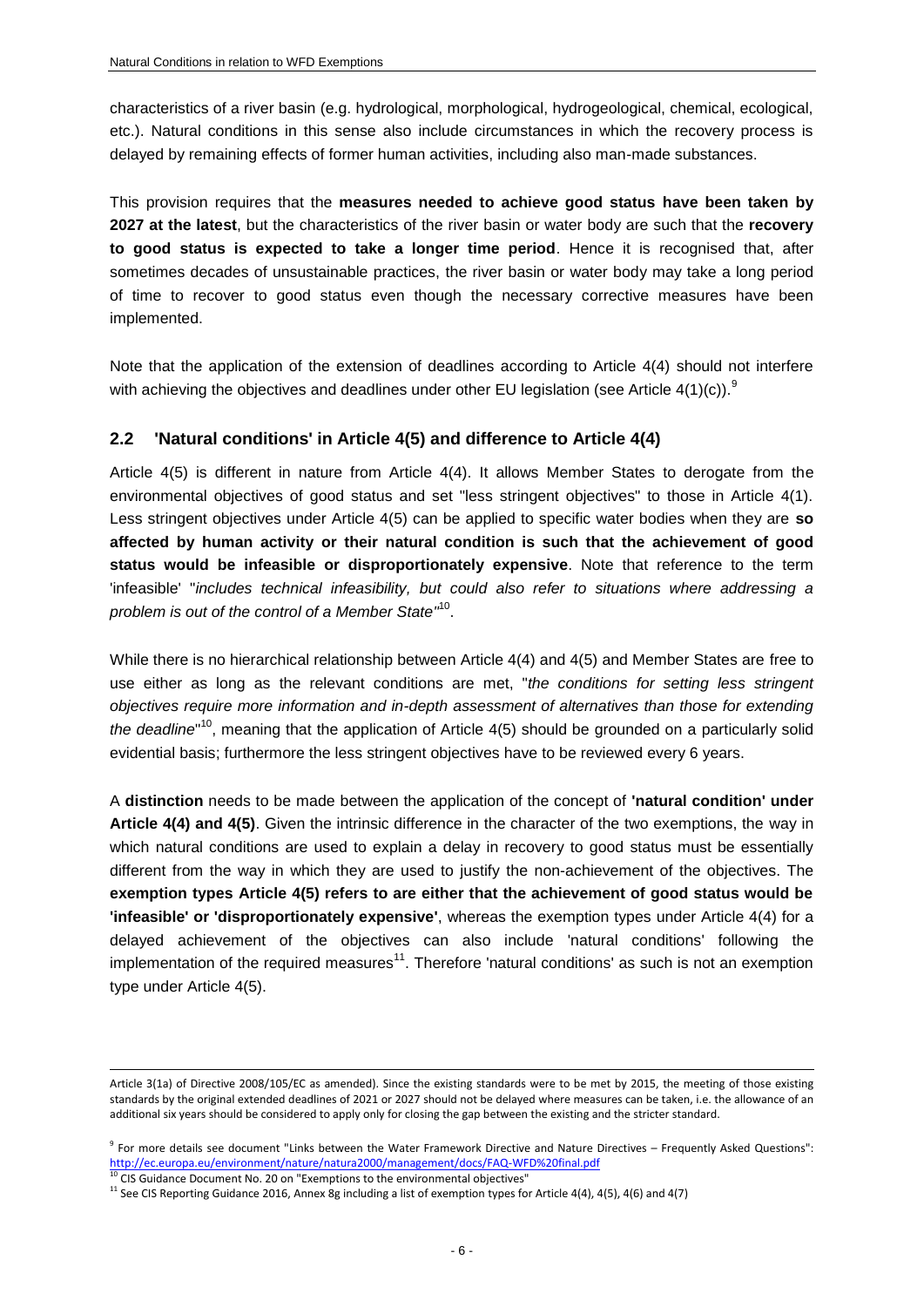# <span id="page-6-0"></span>**3 Practical examples for Article 4(4) time extensions on grounds of 'natural conditions' and considerations for other action**

The following chapter outlines the concept of 'natural conditions' and related practical considerations in more detail. Examples for the potential use of Article 4(4) time extensions on grounds of 'natural conditions' are provided and their relevance described in relation to the status for surface and groundwater bodies (Chapter [3.1\)](#page-6-1). Thereafter, additional issues are outlined which came up during the discussion process and which might qualify for other action than 'natural conditions' under Article 4(4) (Chapter [3.3\)](#page-10-1).

## <span id="page-6-1"></span>**3.1 Article 4(4) time extensions on grounds of 'natural conditions'**

As outlined above, 'natural conditions' refers to the conditions which dictate the rate or possibility of recovery of the status of a water body. For the application of Article 4(4) time extensions on grounds of 'natural conditions', the measures required to achieve good status are implemented by 2027 at the latest, but water body recovery is expected to take longer such that good status can only be achieved after 2027. [Table 1](#page-6-2) provides an overview on the main reasons and examples for lag times of recovery which are further specified with examples in the following chapters.

| Overview of main reasons for Article 4(4) time extensions<br>on grounds of 'natural conditions'                                                                                                                                                                                                                                                                                                                                                                                                                                       |                                                                                                                                                                                                                                                                                                                                    |                                                                                                                                                                                                                                                                                                                                                         |                                                                                                                                                       |  |  |  |  |
|---------------------------------------------------------------------------------------------------------------------------------------------------------------------------------------------------------------------------------------------------------------------------------------------------------------------------------------------------------------------------------------------------------------------------------------------------------------------------------------------------------------------------------------|------------------------------------------------------------------------------------------------------------------------------------------------------------------------------------------------------------------------------------------------------------------------------------------------------------------------------------|---------------------------------------------------------------------------------------------------------------------------------------------------------------------------------------------------------------------------------------------------------------------------------------------------------------------------------------------------------|-------------------------------------------------------------------------------------------------------------------------------------------------------|--|--|--|--|
| (a)<br>(b)                                                                                                                                                                                                                                                                                                                                                                                                                                                                                                                            |                                                                                                                                                                                                                                                                                                                                    | (c)                                                                                                                                                                                                                                                                                                                                                     | (d)                                                                                                                                                   |  |  |  |  |
| Lag time for water<br>quality recovery                                                                                                                                                                                                                                                                                                                                                                                                                                                                                                | Lag time for recovery of<br>hydromorphological<br>conditions                                                                                                                                                                                                                                                                       | Lag time for ecological<br>recovery                                                                                                                                                                                                                                                                                                                     | Lag time for water level<br>recovery                                                                                                                  |  |  |  |  |
| Description:                                                                                                                                                                                                                                                                                                                                                                                                                                                                                                                          | <u>Description:</u>                                                                                                                                                                                                                                                                                                                | Description:                                                                                                                                                                                                                                                                                                                                            | Description:                                                                                                                                          |  |  |  |  |
| (i) Time for breakdown,<br>(flushing)<br>dispersal<br>or<br>pollutants<br>dilution<br>of<br>(including chemicals and<br>physico-chemical<br>elements) already in a<br>body<br>the<br>water<br>or<br>catchment, including other<br>water bodies, sediments<br>or the soils that are part of<br>the hydrological system.<br>Relevant to surface and<br>groundwater bodies.<br>soil's<br>(ii)<br>for<br>Time<br>buffering<br>capacity<br>to<br>recover post-acidification;<br>and enable the increase<br>in the pH of the water<br>body. | (i) Time taken for hydro-<br>morphological processes<br>the<br>re-create<br>to<br>appropriate<br>of<br>range<br>habitats and<br>substrate<br>conditions<br>following<br>restoration measures.<br>Time<br>taken<br>(ii)<br>for<br>appropriate structure and<br>condition of riparian &<br>shore<br>zones<br>to<br>re-<br>establish. | (i) Time for re-colonisation<br>by species; and<br>(ii)<br>Time<br>taken<br>for<br>recovery of<br>appropriate<br>abundance<br>and<br>age<br>structure of species.<br>(iii) Time for recovery from<br>the temporary presence of<br>invasive alien species or<br>for adjusting to a new<br>composition<br>species<br>including invasive alien<br>species. | Time<br>taken<br>for<br>(i)<br>groundwater<br>level<br>recovery to good status<br>over-abstraction<br>once<br>addressed<br>(groundwater<br>quantity). |  |  |  |  |

#### <span id="page-6-2"></span>**Table 1: Overview of reasons for Article 4(4) time extensions on grounds of 'natural conditions'**

Note that the application of Article 4(4) time extensions on grounds of 'natural conditions' does not require that pressures are removed completely but that the 2021 RBMPs include the measures envisaged as necessary to achieve good status, and there is evidence that nevertheless the achievement of the objectives will require more time due to natural conditions.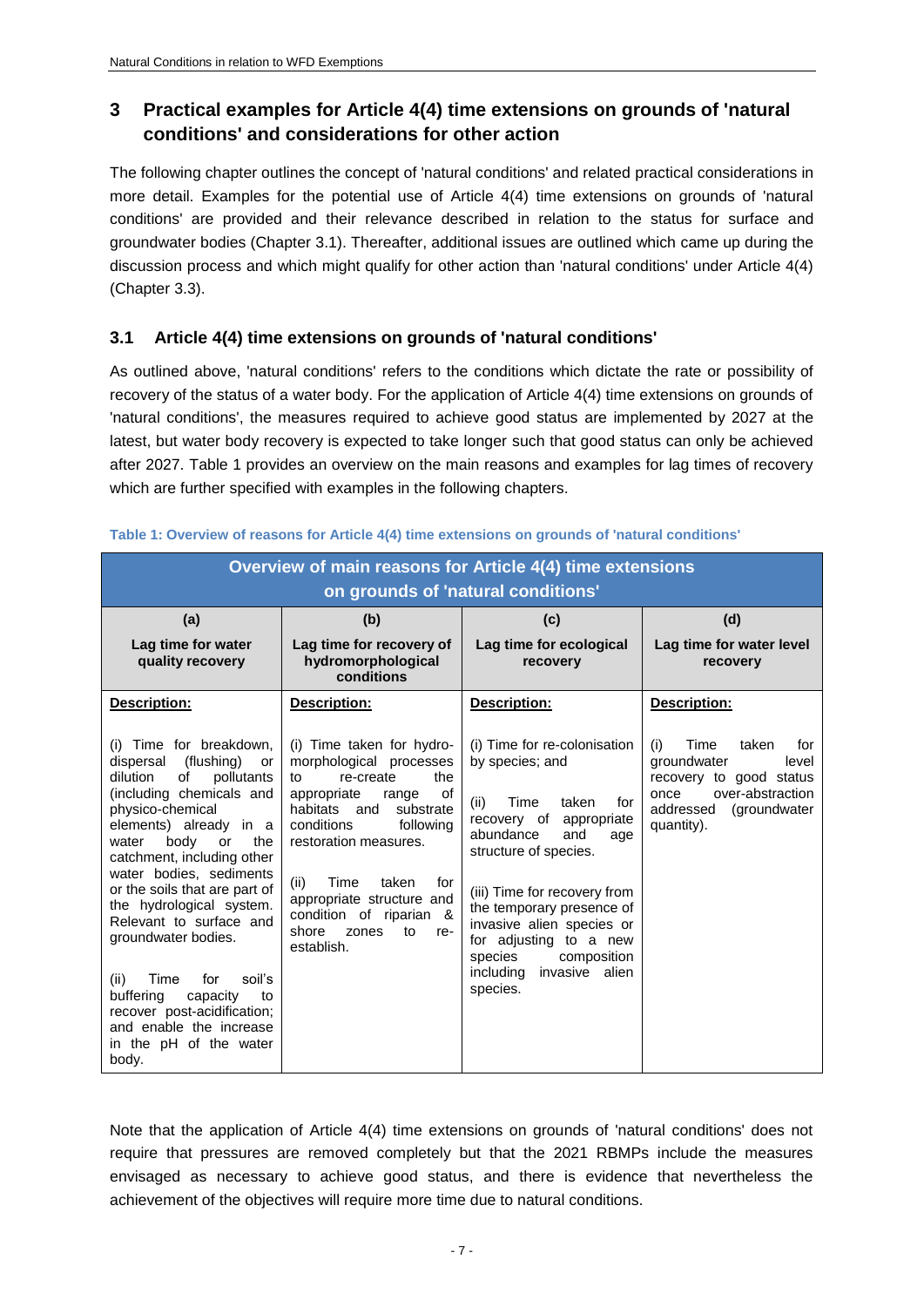For instance, if measures are taken to stop over-fertilisation of soils used for agricultural purposes, the reduced rate of fertiliser application for crop production, though expected to allow good status to be achieved, may still affect the time scale of the recovery of water bodies (e.g. phosphorus in surface water bodies or nitrates in groundwater bodies).

Another example is the presence of mercury (which is part of chemical status assessment). The emissions of mercury are expected to decrease, inter alia thanks to EU legislation on mercury<sup>12</sup> and the Minamata Convention<sup>13</sup>, and other relevant regulations for the achievement of the EQS, but the pollution is not expected to completely cease, e.g. due to long-range atmospheric transport, possibly causing further delay.

A third example is the construction of fish migration aids which need to be functional to reduce the pressure of dams interrupting river continuity. Despite their functionality, a certain pressure remains and continuity cannot completely be re-established by the measure as in the absence of a dam, causing delays in the recovery of fish populations.

Note that uncertainties may occur with regard to the influence of natural conditions as well as with regard to the effects of still ongoing pressures under specific natural conditions on the time horizon for achieving good status. These can be a supporting argument for invoking Article 4(4) time extensions on grounds of 'natural conditions' if made sufficiently transparent in the RBMPs. Examples can include natural fluctuations of the hydrological system and monitoring needs to reduce uncertainty, e.g. the identification of significant upward trends in concentrations of pollutants in groundwater.

With regard to uncertainty and transparency needs in general, see also document "Clarification on the application of WFD Article 4(4) time extensions in the 2021 RBMPs and practical considerations regarding the 2027 deadline".

#### <span id="page-7-0"></span>**3.1.1 Ecological status surface waters**

The lag time for the recovery of ecological status of surface water bodies can depend on the lag time for individual quality elements (e.g. lag time for pollution reduction following the implementation of measures), but also on their interdependencies (e.g. lag time for re-colonisation of species following the re-establishment of hydromorphological processes and habitats). Therefore, the lag time for the overall recovery of ecological status is determined by the slowest responding quality element.

Furthermore, natural processes occurring in water bodies and the hydrological system (including soils and sediments) of which they are part, together with the characteristics of the historical and remaining pressures, can determine the timescale of the recovery. For example, water in lakes may have a long renewal time; or rivers and lakes with calcium-poor bedrock will take longer to recover from acidification impacts than rivers or lakes with calcium-rich bedrock.

In the following, a non-exhaustive list of examples and considerations is outlined for Article 4(4) time extensions on grounds of 'natural conditions' which are drawn from the practical case studies provided by the Member States.

<sup>&</sup>lt;sup>12</sup> EU legislation on mercury: [http://ec.europa.eu/environment/chemicals/mercury/index\\_en.htm](http://ec.europa.eu/environment/chemicals/mercury/index_en.htm)

<sup>13</sup> Minamata Convention on Mercury:<http://www.mercuryconvention.org/>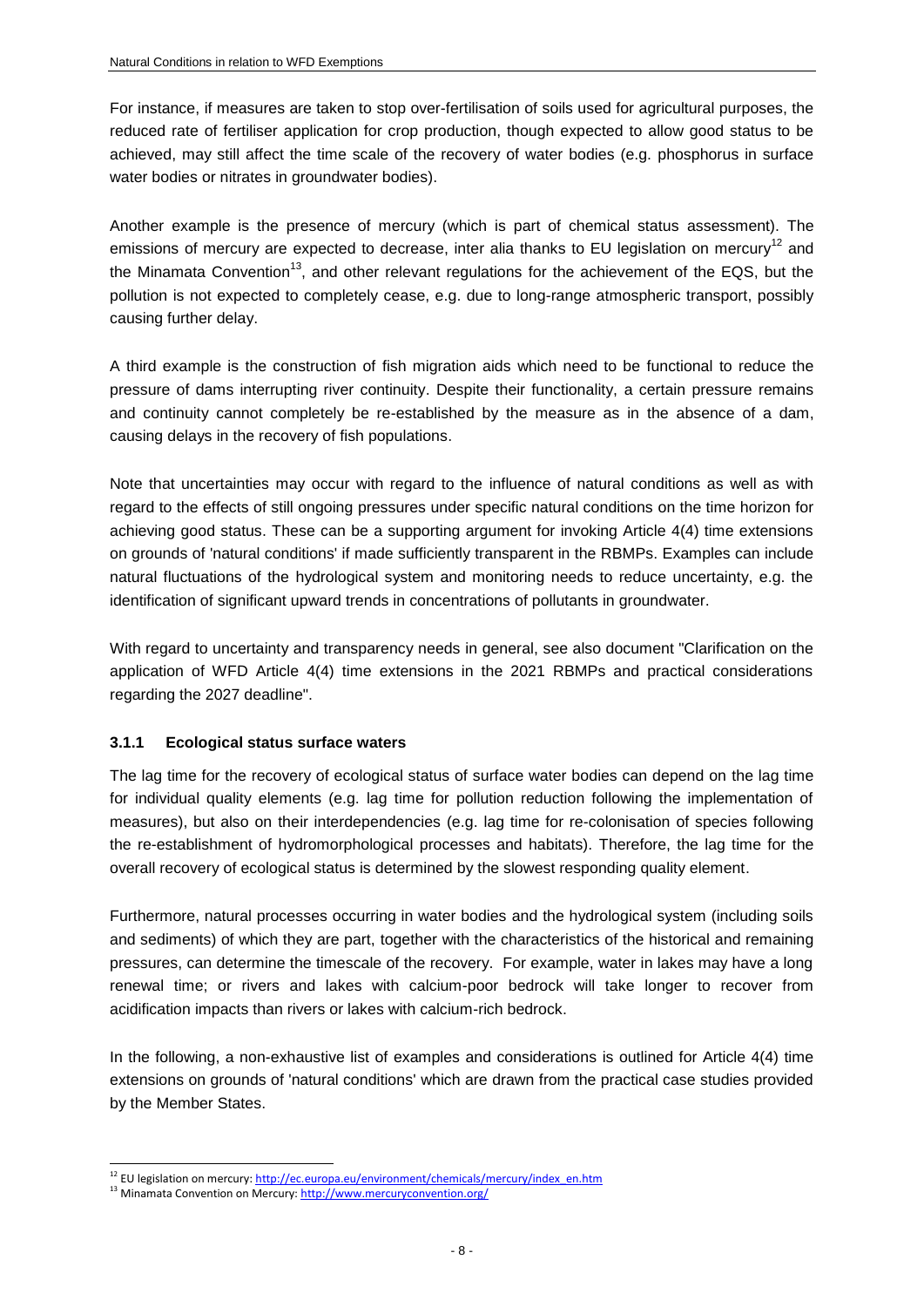- **Water quality recovery:** The internal load in sediments and soils can be a common reason. After pollution with nutrients or other chemical substances has been stopped or reduced, water bodies can be prevented from achieving good ecological status (but also good chemical status) by the remaining load contained within sediments, or by runoff from adjacent soils. Specific measures may speed up recovery (e.g. hypolimnetic oxygenation or immobilization of nutrients in lake sediments, artificial flushing of lakes) or mitigate effects on the biological elements (e.g. biomanipulation in shallow lakes). Historical loads from groundwater sources can also create a lag time for recovery in the surface water sources they feed.
- **Recovery of ecological function**: Either by natural processes or after the implementation of restoration measures, it can take time for ecological functions to return following the removal or reduction of pressures. In some cases ecosystems can have a natural resilience to change (e.g. alternative stable states in shallow lakes) that may be overcome by specific measures (e.g. biomanipulation). Examples can include the time taken for the growth of trees and shrubs in the riparian zone to create shading and habitats, or the natural recolonisation time for species (e.g. eelgrass beds or fish populations).
- **Recovery from hydromorphological pressures, e.g. water abstraction pressure**: Historic over-abstraction can cause delayed ecological recovery following the implementation of measures to reduce or remove the abstraction pressure. Even after abstraction pressures (e.g. on adjacent groundwater bodies) have been removed or mitigated, water quality and quantity can take time to recover. Following the recovery of water quality and quantity, it can then take further time for the ecology to recover. In some cases ecosystems have a natural resilience to change back to the original ecological condition, thus delaying recovery times further.
- **Recovery from temporary presence of invasive alien species**: It can take time for the recovery of the ecosystem from the temporary presence of invasive alien species, or for adjusting to a new species composition including invasive alien species while meeting the conditions for good ecological status.

#### <span id="page-8-0"></span>**3.1.2 Chemical status surface waters**

Case studies provided by Member States outline that, where feasible, the sources of pollution have been clearly reduced through measures such as banning of their use (in some cases for over 10 years), or through the cessation of activities (e.g. stopping of mining activities or manufacturing processes). Reasons for lag times for the achievement of good chemical status can include inter alia the following (these can be relevant also for river basin specific pollutants under ecological status):

- **Persistent pollutants**, including PBDEs, dioxins and dioxin-like PCBs, heavier PAHs, TBT, PFOS, HCH and mercury, which sorb strongly to bed sediments of rivers, lakes and transitional and coastal waters or bioaccumulate. Historic contamination therefore persists, especially in sediments, and may continue to affect the status of water bodies long after new anthropogenic emissions have ceased.
- **Specific conditions of the soil / water system** either through slow turn-over in the ecosystem of a lake, lagoon or pond sediments, which means that the breakdown of pollutants is further retarded, or through the presence of humic soils which can e.g. encourage the methylation of mercury to its more toxic form.

Where it is feasible and not disproportionately costly to apply remediation techniques, for example on a limited spatial scale in relation to contaminated sediments, such measures should be implemented.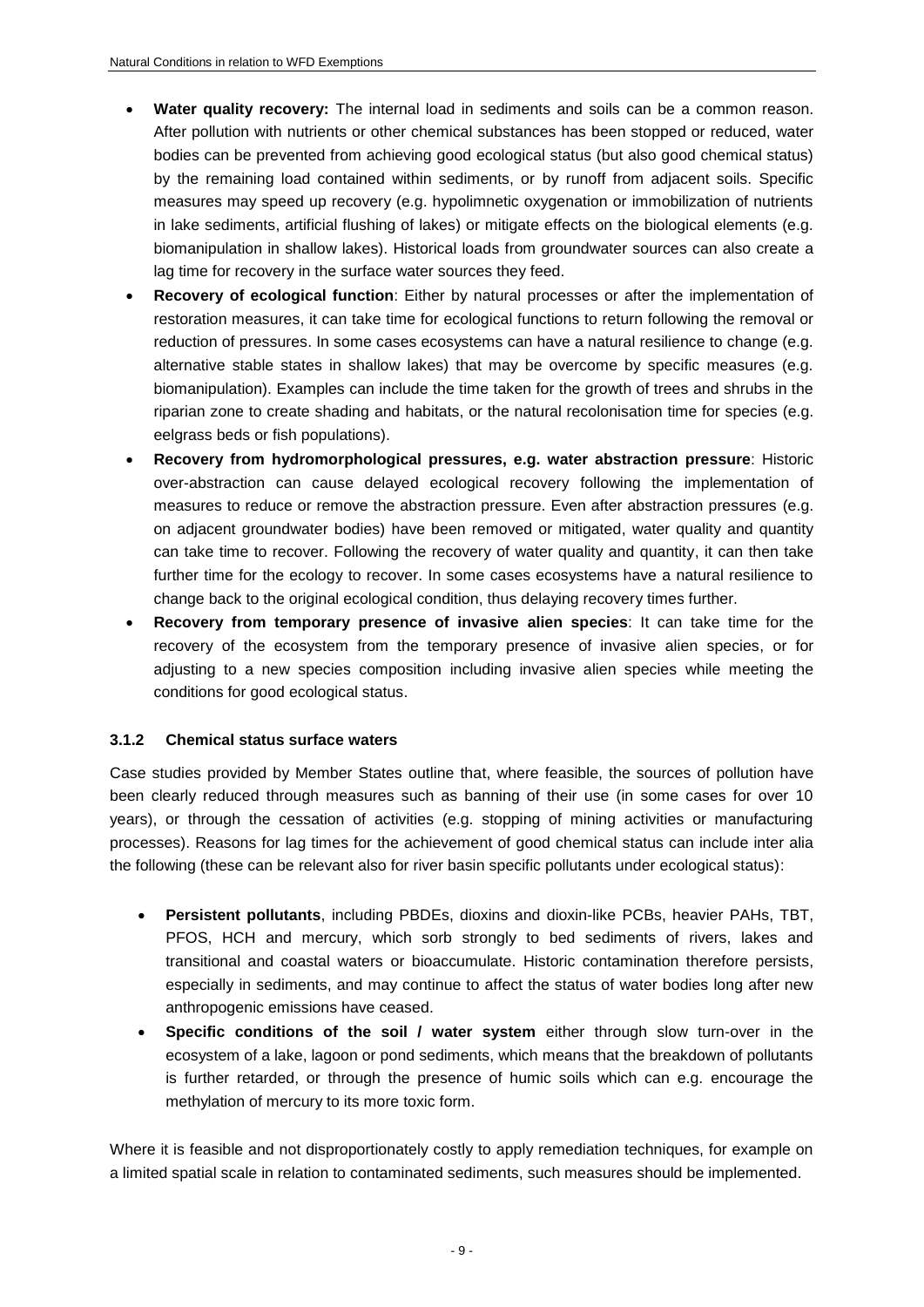Note that the existence of a high natural background concentration is not a reason for applying an exemption based on natural conditions. Instead, Member States have the possibility, when assessing the monitoring results against the relevant Environmental Quality Standards (EQS) according to the Priority Substances Directive<sup>14</sup>, to take into account natural background concentrations for metals and their compounds where such concentrations prevent compliance with the relevant  $EQS^{15,16}$  (see also Chapter [3.3\)](#page-10-1).

#### <span id="page-9-0"></span>**3.1.3 Quantitative status groundwater**

Water abstraction going beyond natural limits is indicated in case studies as the main reason for failing to achieve good groundwater quantitative status<sup>17</sup>. This can also cause saline intrusion into groundwater bodies or damage associated surface water bodies and terrestrial ecosystems.

The natural condition causing the time lag for recovery to good status, following the implementation of measures addressing the pressure, can be the slow recharge rate of the system (e.g. due to low precipitation), but also the low permeability / flow rates in the aquifer which means that water table recovery can be substantially delayed.

Reasons for time lags for the recovery to good quantitative status of groundwater can be historic overabstraction. If abstraction is reduced as a result of implementing measures necessary to achieve good status but not completely stopped, lag times for the recovery of groundwater quantitative status may be prolonged due to the reduced but remaining pressure on the affected groundwater body.

#### <span id="page-9-1"></span>**3.1.4 Chemical status groundwater**

Aquifer hydrogeological conditions are an important influencing factor for the time lag for the recovery of groundwater chemical status, including for instance porosity, confinement, absorptive properties of the superficial deposits and soils. A frequent cause of delays in the recovery of groundwater chemical status can be the time it takes for pollutants to pass through the unsaturated zone of aquifers into the saturated zone. Nutrients stemming from agricultural activities are one of the main pollutants. Aquifer conditions are an important influencing factor for the time lag, including for instance alluvial aquifers with a relatively fast turn-over rate for groundwater, to thick chalk aquifers with dual porosity and a store of historically leached nitrate in the matrix pore waters. Another frequent cause can be (banned) pesticides, which persist in the aquifer due to the very slow turnover for water and their long half-life in the aquifer. Here, time lags due to natural conditions can be linked to low recharge rates and hence slow turnover rates in the aquifer, causing a delay in the recovery of groundwater chemical status.

The recovery of groundwater chemical status can be linked with water abstraction and groundwater quantitative status. Where the groundwater flow regime has been altered due to over-abstraction, this may also have led to the inflow of waters with elevated concentrations of nitrates and pesticides or saline intrusion due to the change of the hydraulic gradient. Where there is intrusion from deeper saline waters, or due to the geochemistry of the aquifer host lithology (for example the presence of

-

 $14$  Directive 2008/105/EC as amended by Directive 2013/39/EU

<sup>&</sup>lt;sup>15</sup> EQS Directive, Annex I Part B, point 3

<sup>&</sup>lt;sup>16</sup> Forthcoming guidance on implementing metals EQS will consider how to determine natural background concentrations; this could try to address biota concentrations.

<sup>&</sup>lt;sup>17</sup> Quantitative status is an expression of the degree to which a body of groundwater is affected by direct and indirect abstractions. Good quantitative status is defined in table 2.1.2 of Annex V of the WFD. See also relevant CIS Guidance Documents.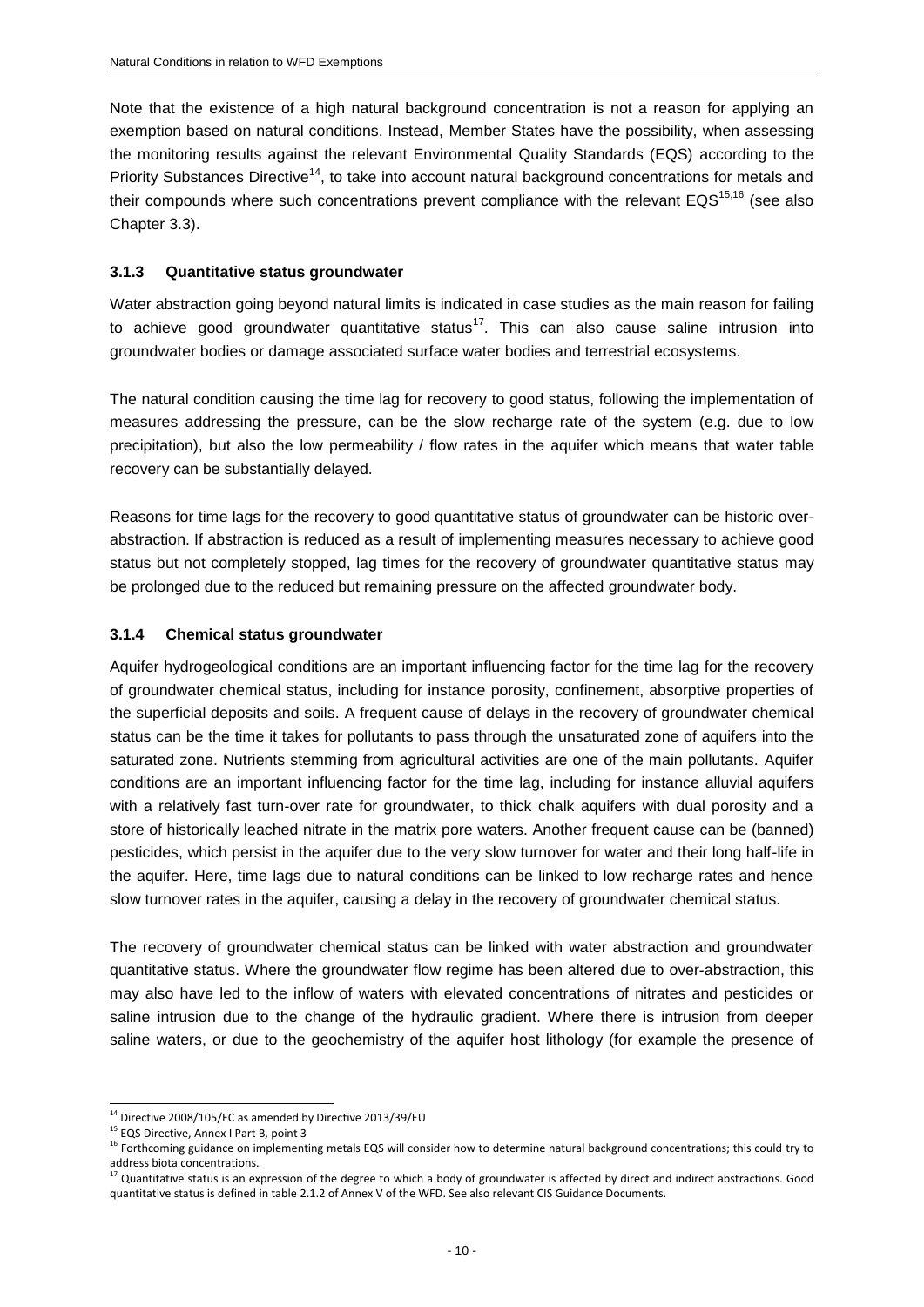gypsum, sulphides or high-phosphorous-containing minerals), a delicate balance might exist between water abstraction and chemical status which needs to be considered.

Investigations which are carried out to quantify the lag time can include for instance geochemical analyses, numerical modelling or expert judgement. Note that the existence of high natural background levels is not a reason for applying an exemption based on natural conditions but should be taken into account in the derivation of threshold values<sup>18</sup>.

# <span id="page-10-0"></span>**3.2 Evidence needs for Article 4(4) time extensions on grounds of 'natural conditions'**

In order to support a coherent and transparent application of Article 4(4) time extensions on grounds of 'natural conditions', information on the following points should, where relevant, be provided in the 2021 RBMPs:

- (i) **Measures that have already been put in place and which are planned to be put in place in the programme of measures** for achieving good status: A record of measures to be put in place, so that any gaps in the required actions can be identified, and to be able to make a judgement on whether the necessary measures have been taken or are planned.
- (ii) **Assumption as regards the length of the time extension**: Soundly based estimate of expected time horizon for the achievement of good status in relation to the affected quality element following the implementation of measures by 2027.
- (iii) **Methodological information**: Information on the evidence available, the methods applied, and the level of confidence in predicting the effectiveness of the measures and estimating the expected time horizon for reaching good status.

In providing evidential information it is however recognised that **different scales** (national, basin, subbasin, water body) **may be appropriate** for different assessments or different aspects of the same assessment. For example, transboundary issues have to be assessed on a transboundary scale. The choice of the scale should be justified by the provisions of the WFD and if the information used to justify an exemption is gathered at a more aggregated level it needs to be clear that the aggregated information is relevant for the concerned water body or group of water bodies<sup>19</sup>.

## <span id="page-10-1"></span>**3.3 Considerations for other action**

In the following, issues are outlined which came up during the discussion process and which might qualify for **action other than the application of Article 4(4) time extensions** on grounds of 'natural conditions'. These could include the correction/adaptation of reference conditions, the consideration of natural background concentrations in status assessment, or the application of exemptions according to Article 4(5) or 4(6), if the respective conditions are met. The different issues, brief practical examples and potential appropriate action are summarised in [Table 2.](#page-11-0) Decisions can be case specific and need to be assessed in the respective context.

<sup>&</sup>lt;sup>18</sup> See CIS Guidance Document No. 18 "Guidance on Groundwater Status and Trend Assessment"

<sup>19</sup> CIS Guidance Document No. 20, chapter "3.2.1 Scale"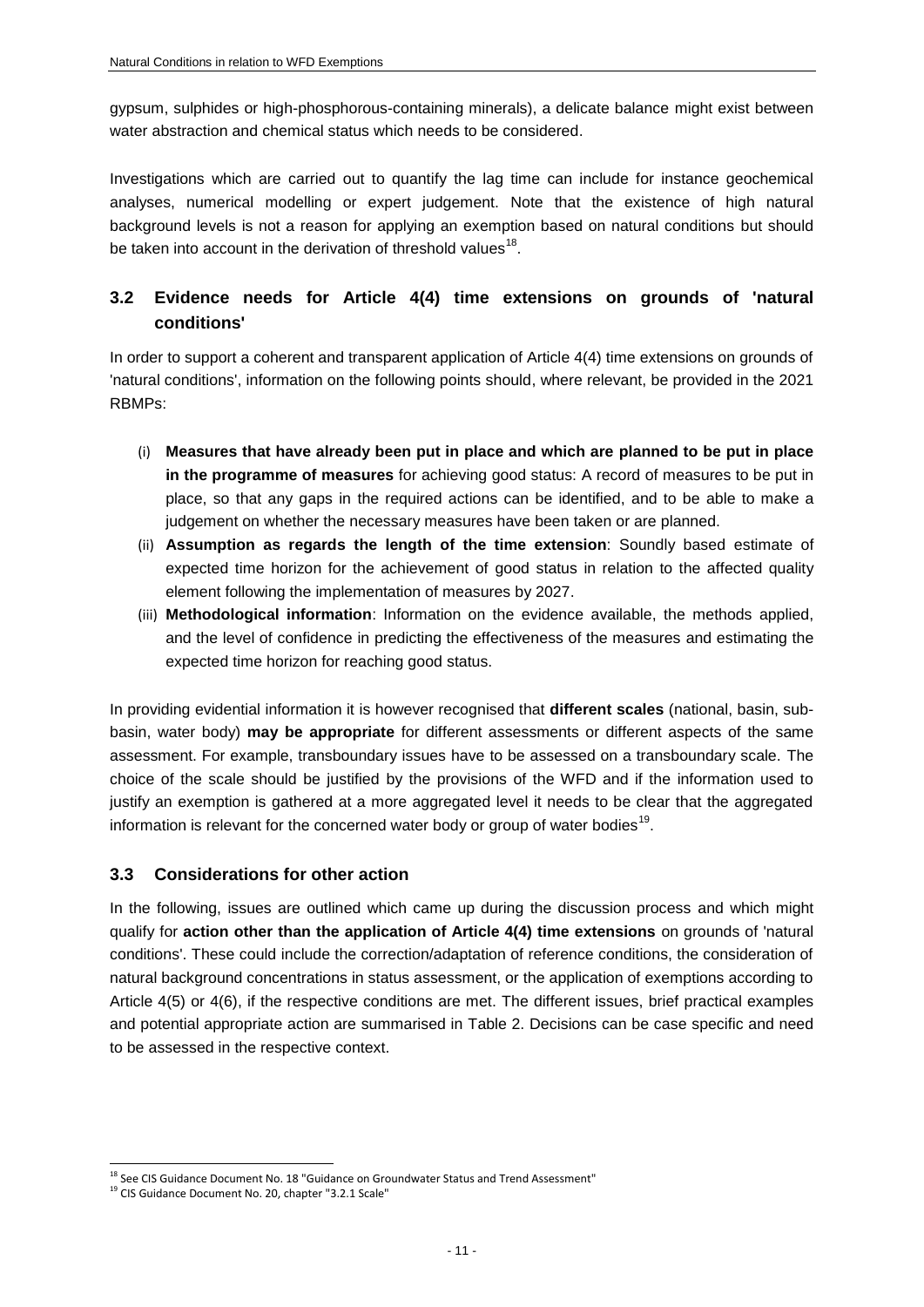#### <span id="page-11-0"></span>**Table 2: Overview of issues which might qualify for action other than Article 4(4) time extensions on grounds of 'natural conditions'**

| Overview of issues which might qualify for action other than<br>Article 4(4) time extensions on grounds of 'natural conditions'                                        |                                                                                                                                                                                                                                                                                                 |                                                                                                                                                                                                                                                                                                                                                                                           |  |  |  |  |  |
|------------------------------------------------------------------------------------------------------------------------------------------------------------------------|-------------------------------------------------------------------------------------------------------------------------------------------------------------------------------------------------------------------------------------------------------------------------------------------------|-------------------------------------------------------------------------------------------------------------------------------------------------------------------------------------------------------------------------------------------------------------------------------------------------------------------------------------------------------------------------------------------|--|--|--|--|--|
| <b>Issue</b>                                                                                                                                                           | <b>Example</b>                                                                                                                                                                                                                                                                                  | <b>Action</b>                                                                                                                                                                                                                                                                                                                                                                             |  |  |  |  |  |
| Correction/adaptation of reference conditions; consideration of natural background concentrations                                                                      |                                                                                                                                                                                                                                                                                                 |                                                                                                                                                                                                                                                                                                                                                                                           |  |  |  |  |  |
| Elevated naturally occurring levels<br>of substances, including chemical<br>physico-chemical elements,<br>and<br>determining<br>surface<br>water<br>ecological status. | Base flow dominated stream where<br>the groundwater is naturally high in<br>certain substances, so it may never<br>be possible for the stream water<br>quality to be sufficiently high to<br>reach GES/GEP based on the<br>standards.                                                           | Correct the typology and reference<br>conditions setting so that the water<br>body is no longer at less-than-good<br>status for this substance.                                                                                                                                                                                                                                           |  |  |  |  |  |
| Natural background concentrations<br>of metals and their compounds<br>exceeding the value for the relevant<br>EQS determining surface water<br>chemical status.        | Natural background concentrations<br>for metals and their compounds                                                                                                                                                                                                                             | Member<br><b>States</b><br>when<br>may,<br>assessing the monitoring results<br>against the relevant Environmental<br>Quality Standards (EQS) according<br>to the Priority Substances Directive,<br>take<br>natural<br>into<br>account<br>background<br>concentrations<br>of<br>metals and their compounds where<br>such<br>concentrations<br>prevent<br>compliance with the relevant EQS. |  |  |  |  |  |
| Global extinction of species                                                                                                                                           | Species currently included in the<br>reference<br>condition<br>is<br>globally<br>extinct.                                                                                                                                                                                                       | Correct the reference conditions so<br>that the water body is no longer at<br>less-than-good status due to the<br>absence of this species. A solid<br>evidence base for the global<br>extinction of the species is needed.                                                                                                                                                                |  |  |  |  |  |
| Reintroduction of species                                                                                                                                              | Reintroduction of species which<br>naturally occurred in a water body<br>and their effects which are not yet<br>reflected in the reference conditions<br>being applied.                                                                                                                         | Correct the reference conditions in<br>relation to the reintroduced species<br>so that the water body can meet<br>good status.                                                                                                                                                                                                                                                            |  |  |  |  |  |
| Effects of climate change                                                                                                                                              | Change of water body conditions<br>hydrology,<br>(e.g.<br>species<br>composition,<br>physico-chemical<br>characteristics) as a result of<br>climate change.                                                                                                                                     | Transfer of water body type to the<br>appropriate<br>type<br>and<br>the<br>corresponding reference conditions<br>applied<br>them.<br>However,<br>to<br>reference conditions and default<br>objectives should not be changed<br>due to climate change projections<br>there<br>overwhelming<br>unless<br>is<br>evidence to do so. <sup>20</sup>                                             |  |  |  |  |  |
|                                                                                                                                                                        | Potential cases for Article 4(5) exemptions - less stringent objectives                                                                                                                                                                                                                         |                                                                                                                                                                                                                                                                                                                                                                                           |  |  |  |  |  |
| Impact of important on-going socio-<br>economic activities, such that the<br>achievement of good status would<br>be infeasible or disproportionately<br>expensive.     | Inability of a water body to recover<br>to good status due to a justified<br>environmental and socio-economic<br>need to continue abstracting, which<br>cannot be achieved by other<br>means, which are a significantly<br>better environmental option not<br>entailing disproportionate costs. | Need<br>for<br>justification<br>and<br>compliance<br>with<br>conditions<br>of<br>Article 4(5).<br>For<br>groundwater<br>also<br>see<br>conditions of Article<br>6 of the<br>Groundwater Directive.                                                                                                                                                                                        |  |  |  |  |  |
| "Re-contamination" of water bodies<br>as a result of re-emission or<br>recirculation of pollutants                                                                     | Ongoing "fresh" inputs of historic<br>pollutants as a result of, e.g.<br>disturbance<br>of<br>contaminated<br>sediment<br>by ongoing<br>essential<br>activities<br>economic<br>or -<br>natural<br>processes.                                                                                    | Need<br>for<br>justification<br>and<br>compliance<br>conditions<br>with<br>οf<br>Article 4(5),<br>including check<br>οf<br>whether<br>measures<br>such<br>as<br>sediment<br>remediation would<br>be<br>infeasible<br>disproportionately<br>or                                                                                                                                             |  |  |  |  |  |

<sup>20</sup> For more details see CIS Guidance Document No. 24 "River Basin Management in a changing climate"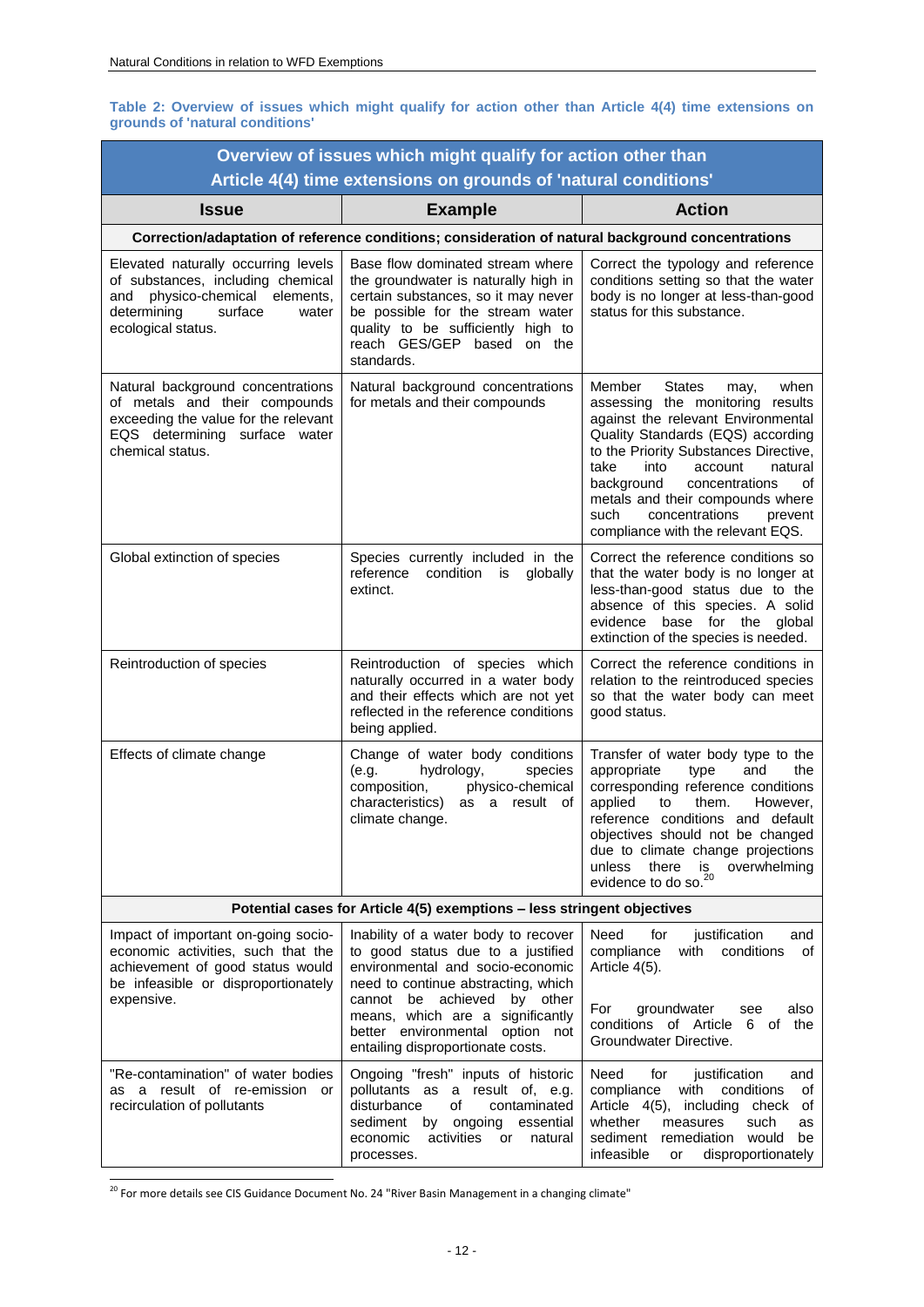| Overview of issues which might qualify for action other than<br>Article 4(4) time extensions on grounds of 'natural conditions'                                          |                                                                                                                                                                                                                                                                                                                                                                                   |                                                                                                                                                                                                                                                                                                                                                                                                                       |  |  |  |
|--------------------------------------------------------------------------------------------------------------------------------------------------------------------------|-----------------------------------------------------------------------------------------------------------------------------------------------------------------------------------------------------------------------------------------------------------------------------------------------------------------------------------------------------------------------------------|-----------------------------------------------------------------------------------------------------------------------------------------------------------------------------------------------------------------------------------------------------------------------------------------------------------------------------------------------------------------------------------------------------------------------|--|--|--|
| <b>Issue</b>                                                                                                                                                             | <b>Action</b>                                                                                                                                                                                                                                                                                                                                                                     |                                                                                                                                                                                                                                                                                                                                                                                                                       |  |  |  |
|                                                                                                                                                                          | <b>Example</b>                                                                                                                                                                                                                                                                                                                                                                    | whether<br>costly,<br>and<br>re-                                                                                                                                                                                                                                                                                                                                                                                      |  |  |  |
|                                                                                                                                                                          |                                                                                                                                                                                                                                                                                                                                                                                   | contamination makes it impossible<br>to reach good status within a<br>defined period.                                                                                                                                                                                                                                                                                                                                 |  |  |  |
| Effects of transboundary or global<br>pollution                                                                                                                          | Impact on the water body is the<br>result of trans-boundary or global<br>pollution beyond the control of a<br>Member State,<br>e.g.<br>continued<br>uncontrollable<br>contamination<br>located in an upstream country (e.g.<br>from<br>historic<br>mining)<br>where<br>measures to achieve good status<br>are infeasible or disproportionately<br>expensive) $^{21}$ .            | Beyond control of Member State to<br>address the pressure, therefore<br>potential candidate for Article 4(5)<br>exemption if the achievement of<br>good status would be infeasible or<br>disproportionately<br>expensive.<br>Otherwise<br>also<br>potential<br>a<br>candidate for Article $4(4)$ or $4(6)$ .<br>See also chapter 2 of this document<br>on transboundary issues and Article<br>6 of the EQS Directive. |  |  |  |
| Potential cases for Article 4(6) exemptions                                                                                                                              |                                                                                                                                                                                                                                                                                                                                                                                   |                                                                                                                                                                                                                                                                                                                                                                                                                       |  |  |  |
| Temporary deterioration due<br>to<br>circumstances of natural cause or<br>force<br>which<br>majeure<br>are<br>exceptional or could not reasonably<br>have been foreseen. | (i) Time to return to normal hydro-<br>morphological conditions following<br>extreme natural events, such as<br>severe floods.<br>(ii) Accounting for the impact of<br>prolonged droughts.<br>Time to return to normal<br>(iii)<br>chemical<br>and<br>physico-chemical<br>conditions following accidents or<br>one-off natural events such as<br>volcanic eruptions or wildfires. | justification<br>Need<br>for<br>and<br>compliance<br>with<br>conditions<br>of<br>Article 4(6).                                                                                                                                                                                                                                                                                                                        |  |  |  |

# **Overview of issues which might qualify for action other than**

# <span id="page-12-0"></span>**4 Summary**

1

The term 'natural conditions', which is used in Article 4(4) and 4(5), refers to the **conditions which determine the rate or possibility of natural recovery.** It recognises that natural conditions may affect the time taken by a water body to achieve good status or the possibility of achieving it at all.

WFD Article 4(4) allows for the extension of the deadline to achieve the environmental objectives of good status if "*natural conditions do not allow timely improvement in the status of the body of water*". This provision assumes that the measures have been taken (by 2027 at the latest) but the characteristics of the water body are such that the recovery to good status is expected to take a longer time period.

The **main reasons for delayed water body recovery** to good status following the implementation of measures can include lag times for the recovery of **(i) water quality, (ii) hydromorphological conditions, (iii) ecology or (iv) water levels**. The lag time for the overall recovery of status is determined by the slowest responding quality element.

 $^{21}$  Note that CIS Guidance No. 20 outlines that the Member State has to demonstrate that the reasons for not achieving the environmental objectives are outside its jurisdiction and its competence, that the coordination mechanisms as outlined in WFD Article 3(4) and 3(5) should be exploited to the fullest extent, and that the Member State has to take all measures on its own territory that are not infeasible or disproportionately expensive contributing to achieving the highest possible status. See also WFD Article 4(8) and Article 12, and Article 6 of Directive 2008/105/EC as amended by Directive 2013/39/EU.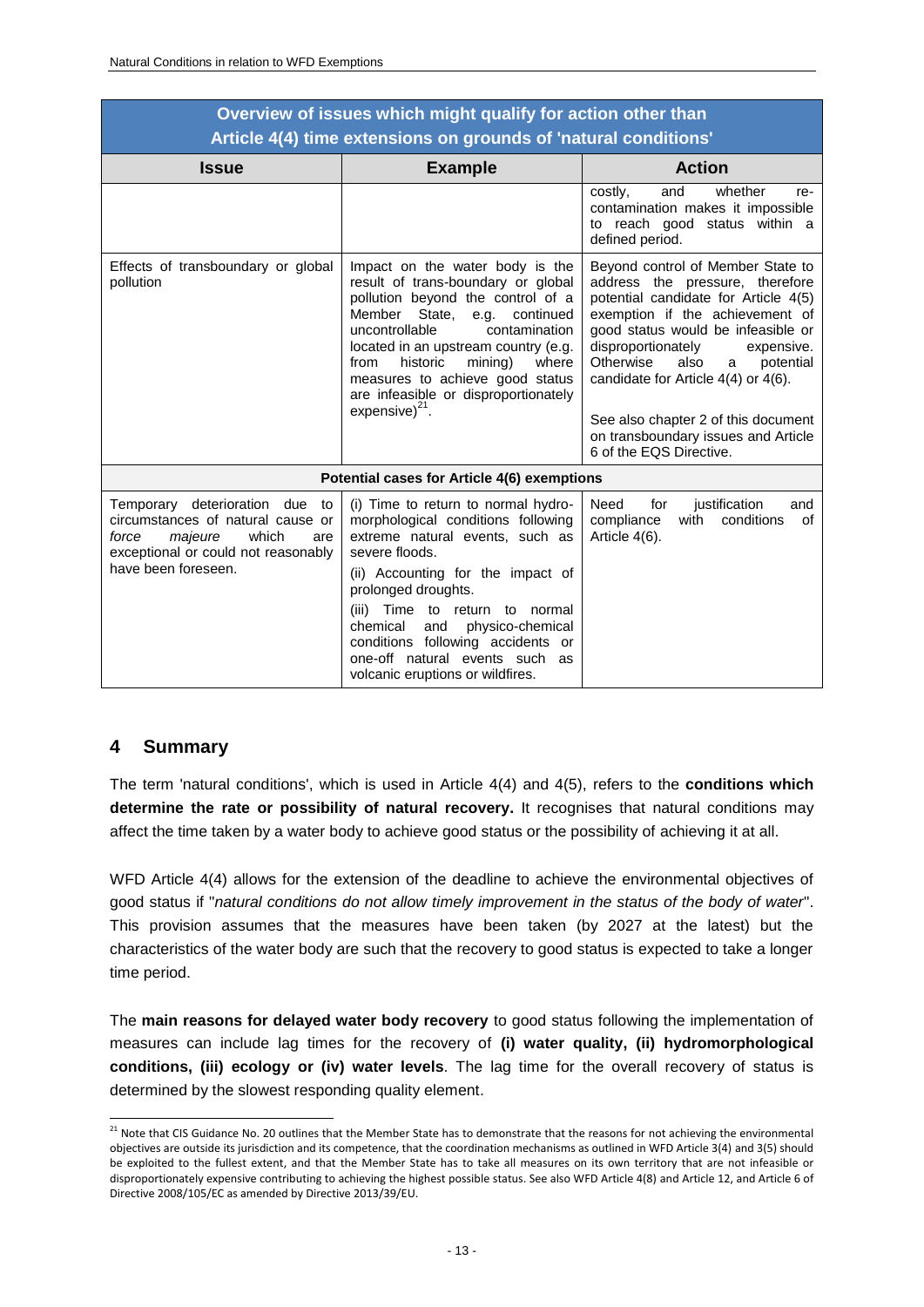In order to support a **coherent and transparent application** of Article 4(4) time extensions on grounds of 'natural conditions', information on the measures planned to be put in place by 2027, the expected length of the time extension beyond 2027 and methodological information on the effectiveness of the measures should, where relevant, be provided in the 2021 RBMPs.

A **distinction needs to be made between the application of the concept of 'natural conditions' under Article 4(4) and 4(5).** Article 4(5) allows Member States to derogate from the environmental objectives of good status and set "less stringent objectives", requiring more information and in-depth assessment of alternatives than those for extending the deadline. The exemption types Article 4(5) refers to are either that the achievement of good status would be 'infeasible' or 'disproportionately expensive', whereas the exemption types under Article 4(4) for a delayed achievement of the objectives can also include 'natural conditions' following the implementation of the required measures. Therefore 'natural conditions' as such is not an exemption type under Article 4(5).

**Possible other appropriate action** instead of Article 4(4) time extensions to be considered can include the correction/adaptation of reference conditions, the consideration of natural background concentrations in status assessment or setting of groundwater threshold values, or the application of exemptions according to Article 4(5) or 4(6) in case the respective conditions are met.

Exemptions can also apply in a **transboundary context** in cases where pressures affecting water bodies are outside the competence and jurisdiction of the Member State. The programmes of measures for the achievement of the environmental objectives need to be coordinated. A Member State causing the pressures should be obliged to provide enough information for justification of the application of exemptions for the affected Member State. Article 12 foresees the possibility to involve the Commission to come to a solution. The key issue in both applying an exemption and invoking Article 12 is the provision of evidence that the relevant Member States have taken all reasonable actions to fulfil the legal obligations.